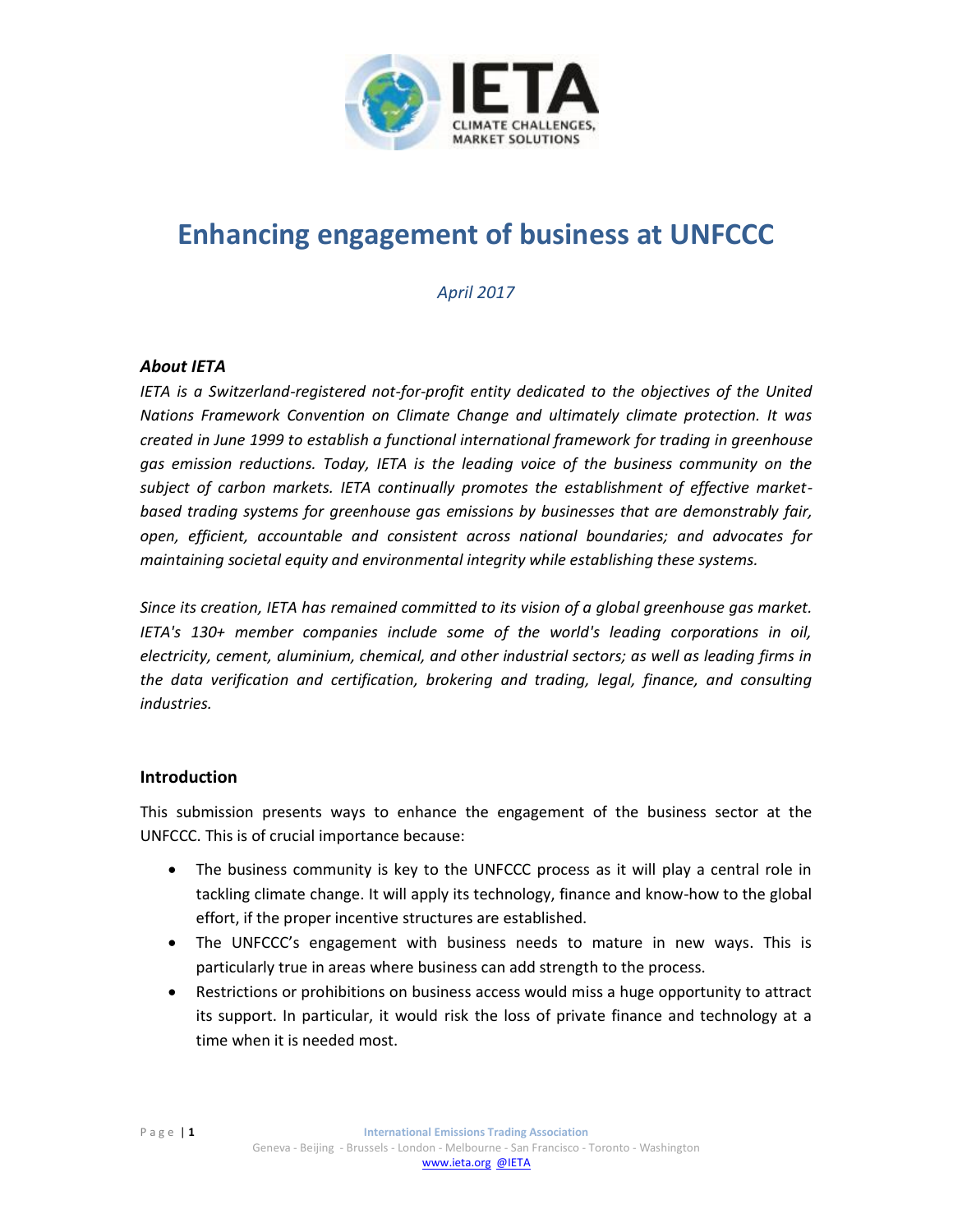

# **The Importance of Stakeholder Engagement**

Stakeholder engagement has become a common and widespread best practice for governments in policy development. Governments do not only possess the wide range of experience and expertise needed to address policy questions in climate change. Given the opportunity for engagement, external stakeholders can also enrich the quality of the information available to government and improve the substantive outcomes of their policy decisions.

The UNFCCC has recognized forms of stakeholder engagement by allowing accredited observers to attend many meetings. It has allowed limited engagement through short floor statements and side events. However, as the negotiations have drawn larger crowds, the opportunities for such engagement have necessarily been restricted and, in many respects, the quality of the engagement has consequently declined. For example, an opportunity for a two-minute floor statement rarely adds much value for negotiators or the organization delivering it. The UNFCCC's decision making processes would benefit from more meaningful forms for stakeholder input, because it would produce better, more workable decisions.

#### **Enhancing the ability to deliver results**

Calls for oral or written comments have become the standard routine in many jurisdiction, to the benefit of both governments and stakeholders. But recently, governments have found that these stilted forms of engagement are usually not enough. They find value in deeper forms of engagement through structured dialogues, informal expert discussions and "roll up your sleeves" workshops.

These enhanced forms of engagement are often less confrontational and more constructive. They deliver real, durable results. They do so by providing meaningful opportunities for constituencies to *work with* government officials on solutions rather than *talking at* one another. This is more "meaningful" engagement, because it enables stakeholders to collaborate on developing policy solutions that will work in practice to achieve government goals faster, cheaper and more effectively. There are corollary benefits to stakeholders, who can better appreciate outcomes and compromises when their views have been considered in the policymaking process – all of which helps strengthen the political resilience of the policy decision. Our reflections on ways to enhance the business engagement in the UNFCCC process are further elaborated in the bullet points below.

#### **The importance of the business community**

The business community is only one of the nine constituencies recognized by the UN, but it occupies an extraordinary role. Business accounts for a large share of global emissions and, as such, it will be responsible for reducing those emissions. The business community recognizes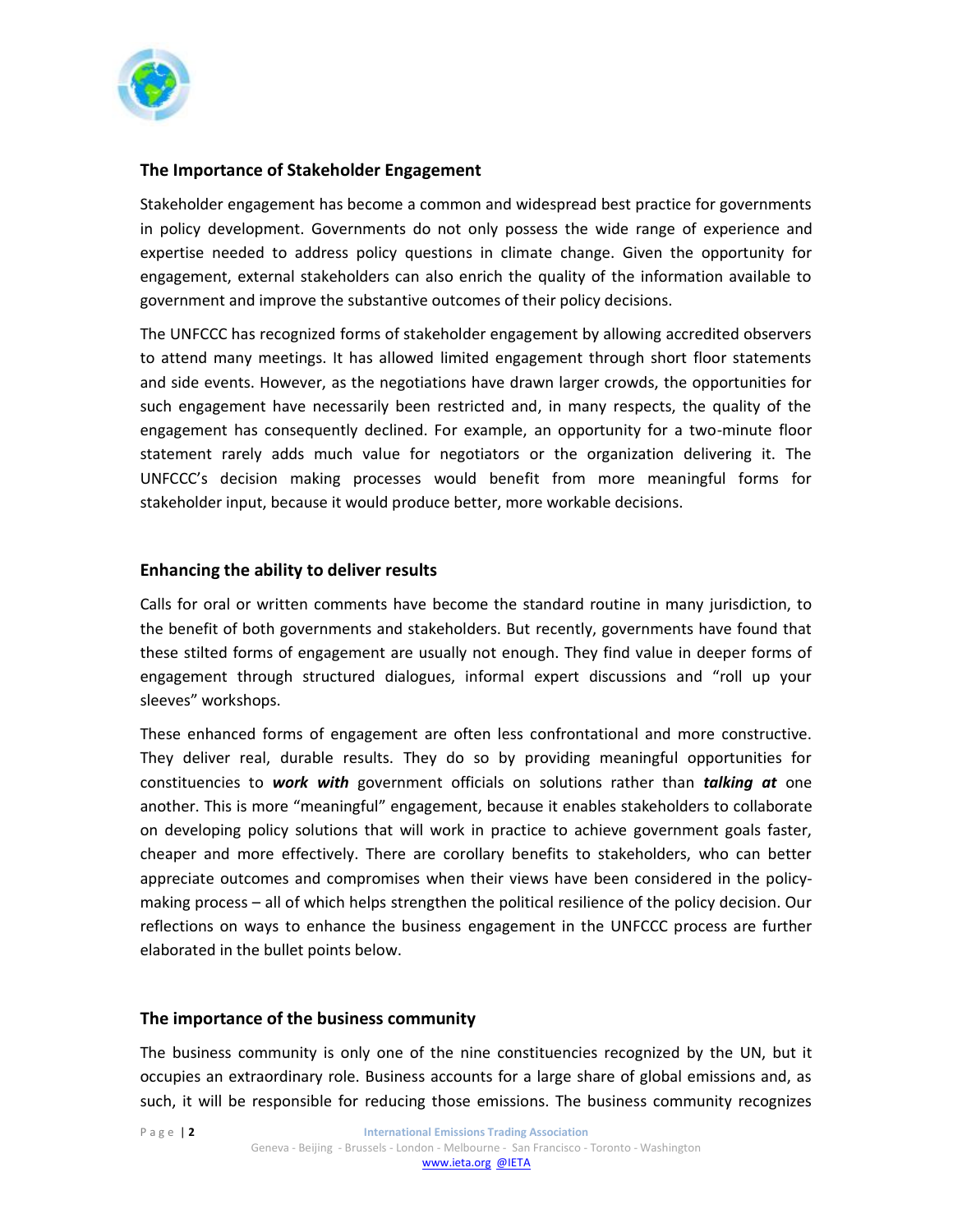

that it must be part of the solution to climate change. It will apply its technology, finance and know-how to the global effort, if the proper incentive structures are established.

As the international community strives to implement the national contributions to the Paris Agreement, the UNFCCC's engagement with business needs to mature in new ways. This is particularly true in areas where business can add strength to the process – such as in cooperation through the technology mechanism, the financing mechanisms, the mechanism to promote mitigation and sustainable development and the system for international transfers of mitigation outcomes. Other constituencies may offer valuable ideas into the implementation process, but the implementation and uptake of the aforementioned mechanisms will only succeed if the business is actively engaged in the process.

In the past, businesses played a key role in the implementation of the Kyoto Protocol's flexibility provisions. If the Paris Agreement's goals are to be met, business must be even more engaged in the new forms of cooperation envisioned under Article 6. For many Parties, this Article is key to enabling greater ambitions over time. If market mechanisms are to work in practice, business must be a full partner in the global effort to design and launch the new system. As active participants in carbon markets around the world, business leaders can offer valuable insights on what works and what does not – and how to establish workable markets that attract new finance into the global effort. Similarly, mobilizing private capital is essential to meet the goals of the Paris Agreement and, as such, business is expected to play a key role in climate finance. This discussion could greatly benefit from a greater involvement of the private sector.

As a result, suggestions that business views should be prohibited or restricted are misguided and risk harming the UNFCCC process. Restrictions or prohibitions on business access would miss a huge opportunity to attract its support. In particular, it would risk the loss of private finance and technology at a time when it is needed most.

Below we offer our comments and suggestions on a number of areas for improvement, with a particular focus on improvements that could deliver benefits from better business engagement.

# **ACCESS TO COPs AND SBs**

- Ideally, access to all Conferences of the Parties (COP) and meetings of Subsidiary Bodies (SBs) should be open to accredited observers without restrictions placed on numbers and with no discriminations between the constituencies.
- The UNFCCC should therefore make a priority of selecting large, established venues so that temporary "tent cities" are avoided. Major convention facilities can accommodate COP-sized crowds and meet UN security requirements.
- Where restrictions are necessary due to physical or security constraints, the Secretariat should ensure that the selection process is transparent to all groups. It should ensure that priority is granted to those groups that can demonstrate a history of attendance.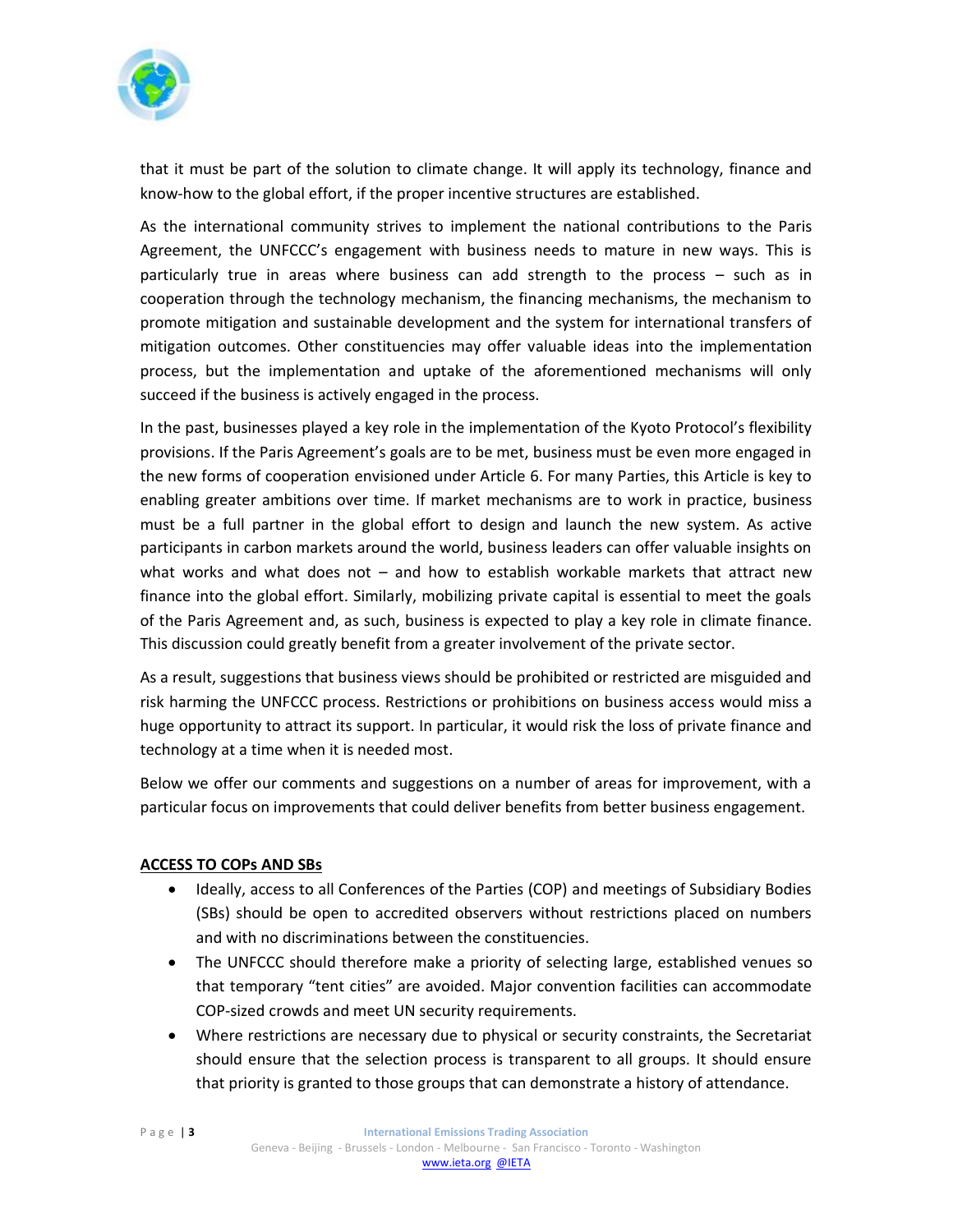

• Moreover, the Secretariat should enable a badge system that allows the transfer of access badges between designated members of stakeholder delegations. This would give more flexibility to the stakeholder delegations, would maximize participation and would enhance the ability to engage in the process, while still guaranteeing full compliance with the UN security requirements.

# **ACCESS TO MEETINGS AND NEGOTIATIONS**

- Ideally, the UNFCCC should ensure that interested stakeholders enjoy access to all meetings during a COP/SB that they are interested in. We appreciate that when the final stages of negotiations are entered, some closed meetings will be necessary. Nevertheless, there is no reason to restrict access to the earlier stages of discussion, which are normally aimed at sharing information, illuminating positions and seeking common ground. Where space is limited, we recommend that there be a fair distribution of access between stakeholder groups.
- We endorse the use of intersessional workshops to draw in broader expertise into the process. For such workshops, we urge that business engagement be coordinated through the Business Focal Point, allowing business to select their own representatives.
- Finally, we urge the expansion of access to include all designated bodies to UNFCCC (as currently is granted for the TEC, CTCN and GCF).

#### **ENHANCING THE VOICE AND VISIBILITY OF BUSINESS STAKEHOLDERS**

- We urge the more frequent use of expert roundtables and technical dialogues that involve business and finance experts, along with other expert stakeholders. This is particularly true in the areas of markets, finance and technology. Expert sessions should become an integral part of policy development, taking advantage of intercessional periods to investigate issues in more detail than is possible during typical negotiations.
- We encourage the Parties to expand the opportunities for business stakeholders to provide written input on all agenda items by ensuring that pre-designated enabling language is contained in the opening paragraphs of all COP/CMP/SB decisions and conclusions.
- We encourage to continue and expand the availability of meeting rooms during COPs (in the Blue zone) and SBs for constituency side events, including reinstating a specific designated room for business organized events.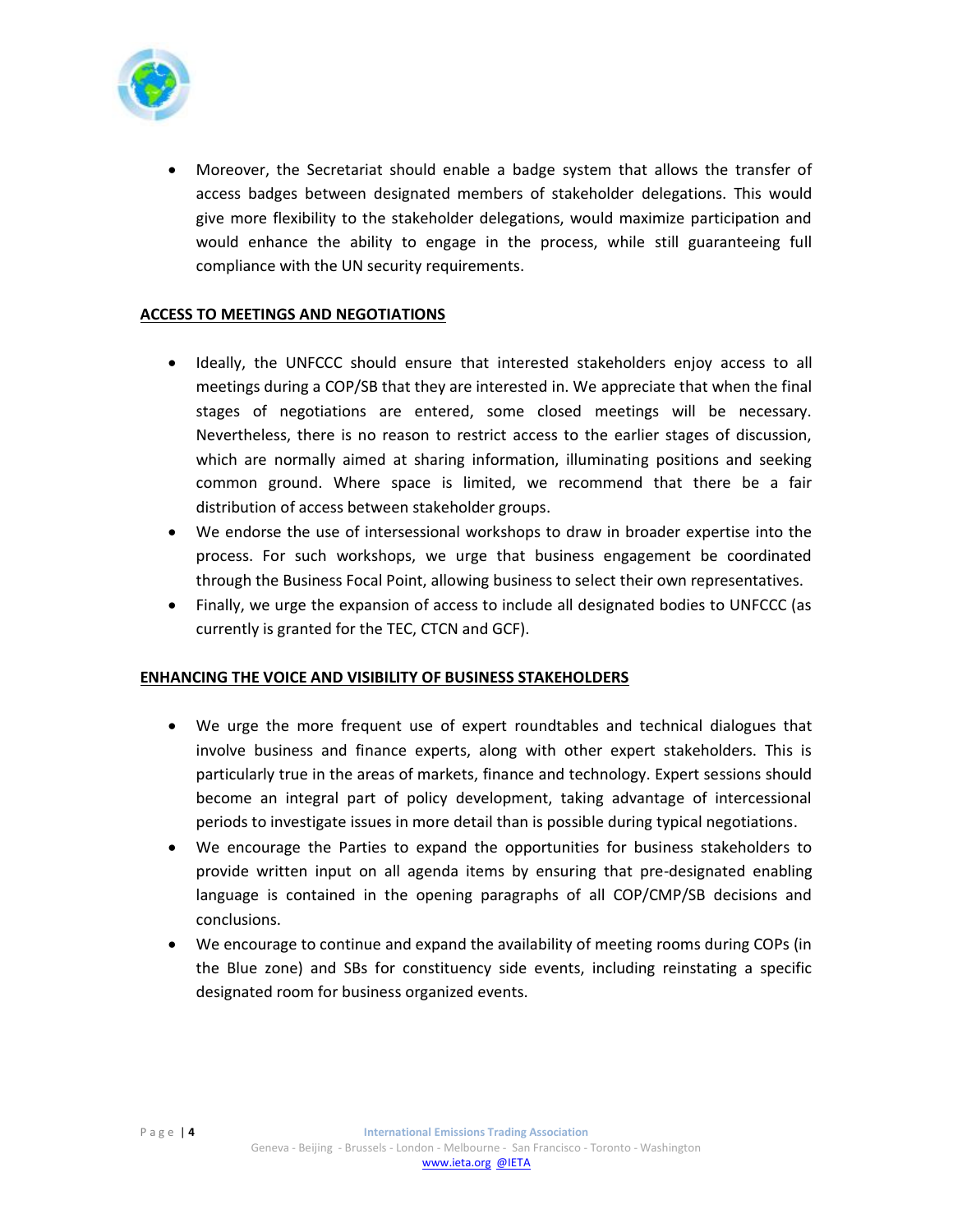

# **CREATION OF A MECHANISM/ADVISORY BODY**

- We encourage the creation of a standing mechanism(s) that allows Parties to access private sector expertise.
- The form of such a mechanism could be an advisory body, consultative mechanism or expert committee. However, it is of uttermost importance that the form embodies the following guiding principles:
	- $\circ$  Inclusivity and recognition of diversity including geographical balance, sectoral diversity and size of enterprises;
	- o Openness and transparency; and
	- o Flexibility and adaptability.

# **MEETINGS WITH THE BUSINESS COMMUNITY**

- We endorse continuing to hold two meetings during each COP/SB between the business community and the COP Presidency, the Chairs of the appropriate Meetings (APA, SBI, SBSTA etc.) and the Executive Secretary.
- We endorse enabling individual constituencies to request individual constituency meetings with the above Chairs on specific agenda items, if deemed necessary and depending upon availability.

#### **CONSTITUENCY STATEMENTS**

- We endorse allowing one constituency statement of 2 minutes at the opening plenaries of COPs/SBs.
- We endorse allowing constituency statements on individual agenda items, where requested in advance and depending upon time availability.
- We endorse allowing constituency statements at the  $1<sup>st</sup>$  meeting of Contact Groups and Informals, where requested in advance depending upon time availability.
- We endorse publishing the aforementioned statements on the appropriate website.
- The BINGO community deeply values the possibility of delivering the aforementioned statements as a way to express its opinion on key issues.

#### **DOCUMENTS AVAILABILITY**

- We encourage to continue making pre/post meeting documents publicly available through the UNFCCC website.
- We encourage to continue making in-session documents publicly available through the UNFCCC web-portal, using social media to call attention to their availability.